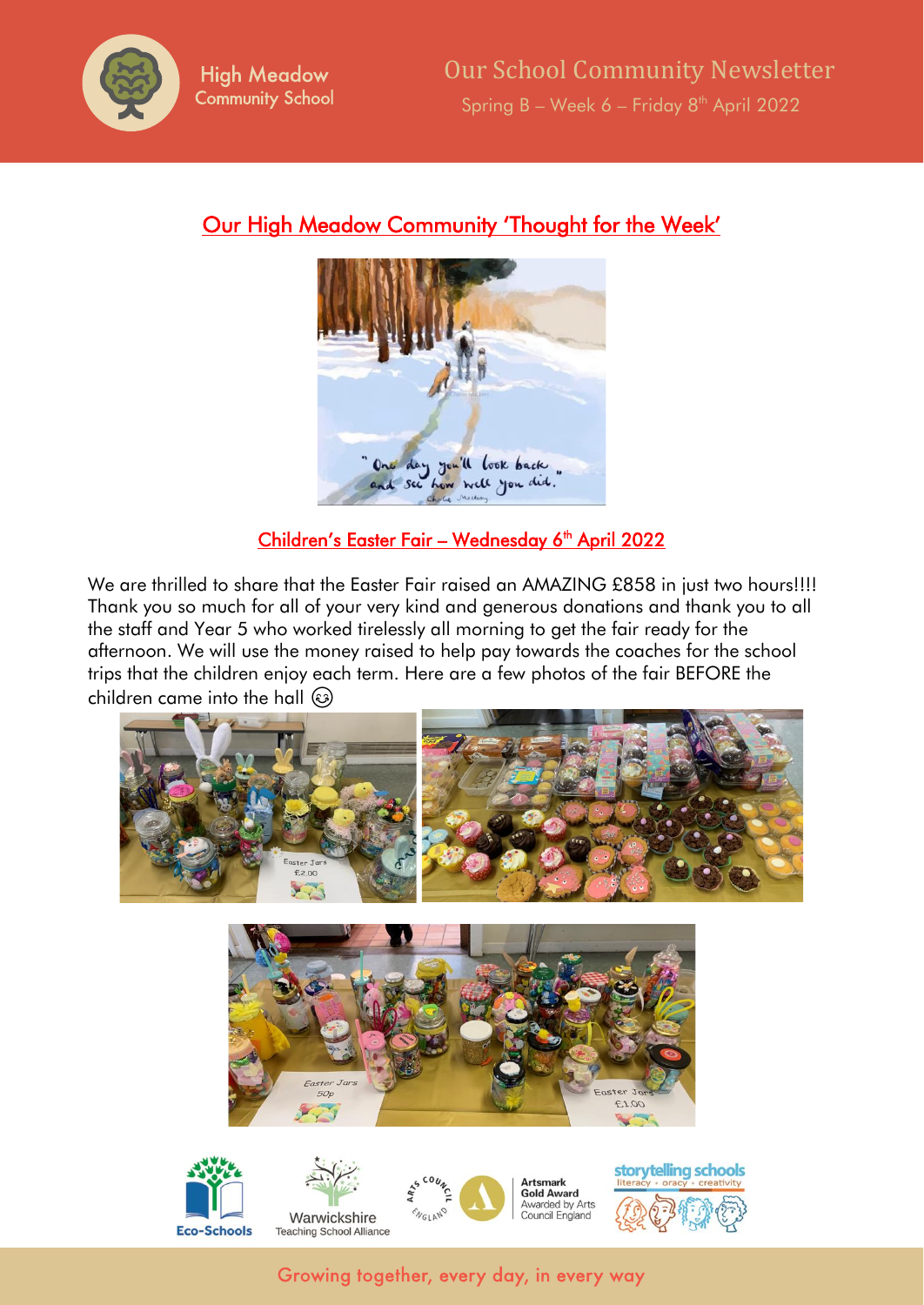

**High Meadow Community School**  Our School Community Newsletter Spring B – Week 6 – Friday 8 th April 2022





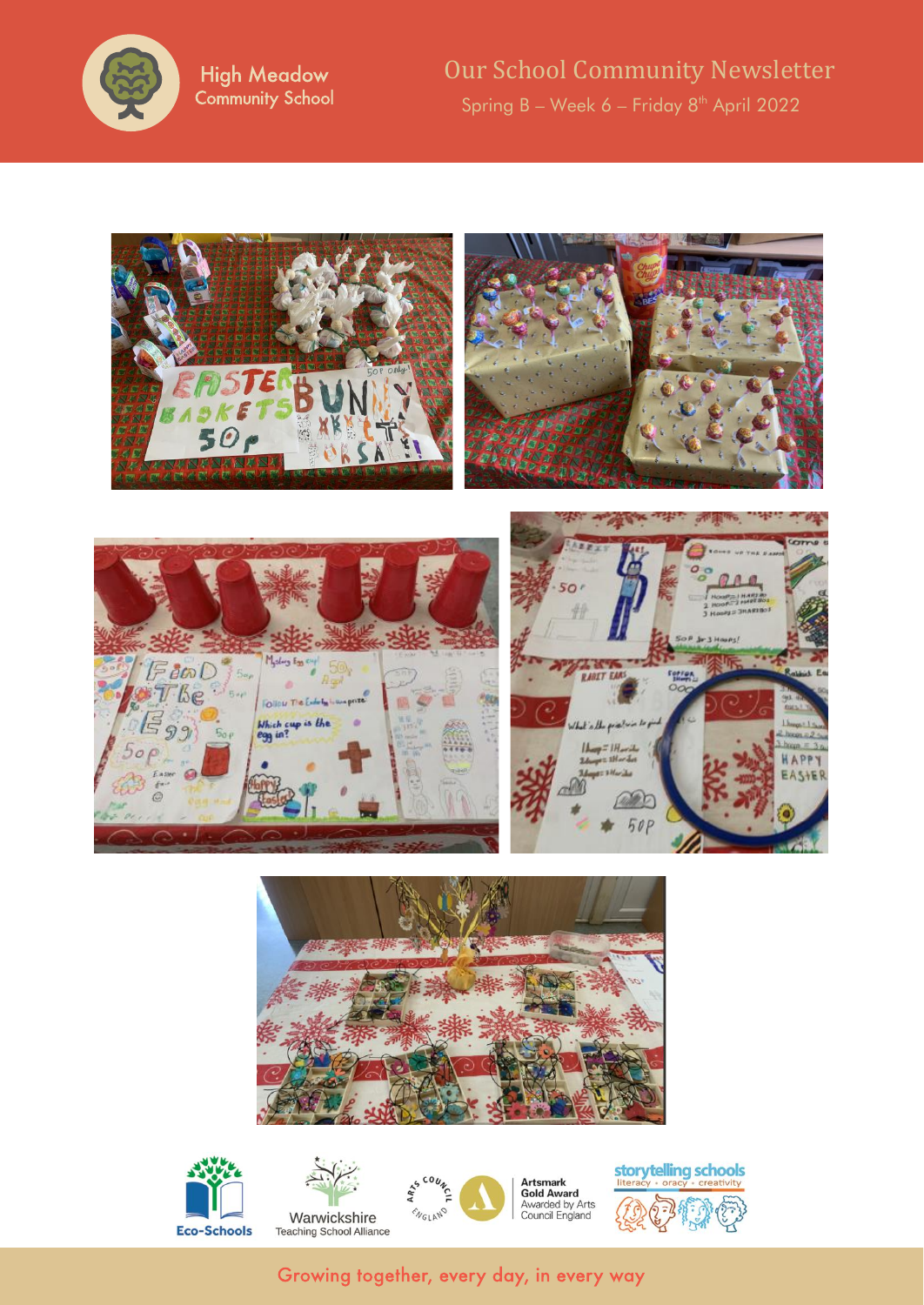

#### Head Bump Notification

After the Easter Holiday if your child has a head bump in school, in addition to sending home the green bump note, you will be receiving a notification from the school admin email.

This email will state that your child has bumped their head in school today. This is not to signify a serious head bump, instead it is to ensure you receive the communication. For all serious head bumps we will continue to make a phone call to inform you.



Introducing our new Year 3 Teacher

We would like to take this time to introduce Mrs Norris, our new Year 3 Rabbits teacher, starting after the Easter Holidays. Mrs Norris is joining High Meadow with lots of KS2 experience. She is really excited to be joining us and has already met all of the wonderful Year 3 children.

#### A message from Mrs Garbett on behalf of all of the staff

On behalf of all of the staff at High Meadow Community School I would like to wish Mrs Hughes all the best in her next adventure. We will all miss Mrs Hughes greatly and feel privileged to have had her leading us during her time here. Mrs Hughes' headship at High Meadow has been a continuous string of new ideas and with each new decision she has had the children at her heart – nurturing their curiosity and embedding a love of lifelong learning. It would be impossible to list all of the achievements Mrs Hughes has had at High Meadow over the past seven and a half years. However, I would like to take a moment to list just a few!...

- The transition from a successful Infant School to a thriving (nearly) Primary School
- The design and creation of The Burrow
- The introduction of our High Meadow Learning Powers
- The numerous visits and experiences from authors and artists

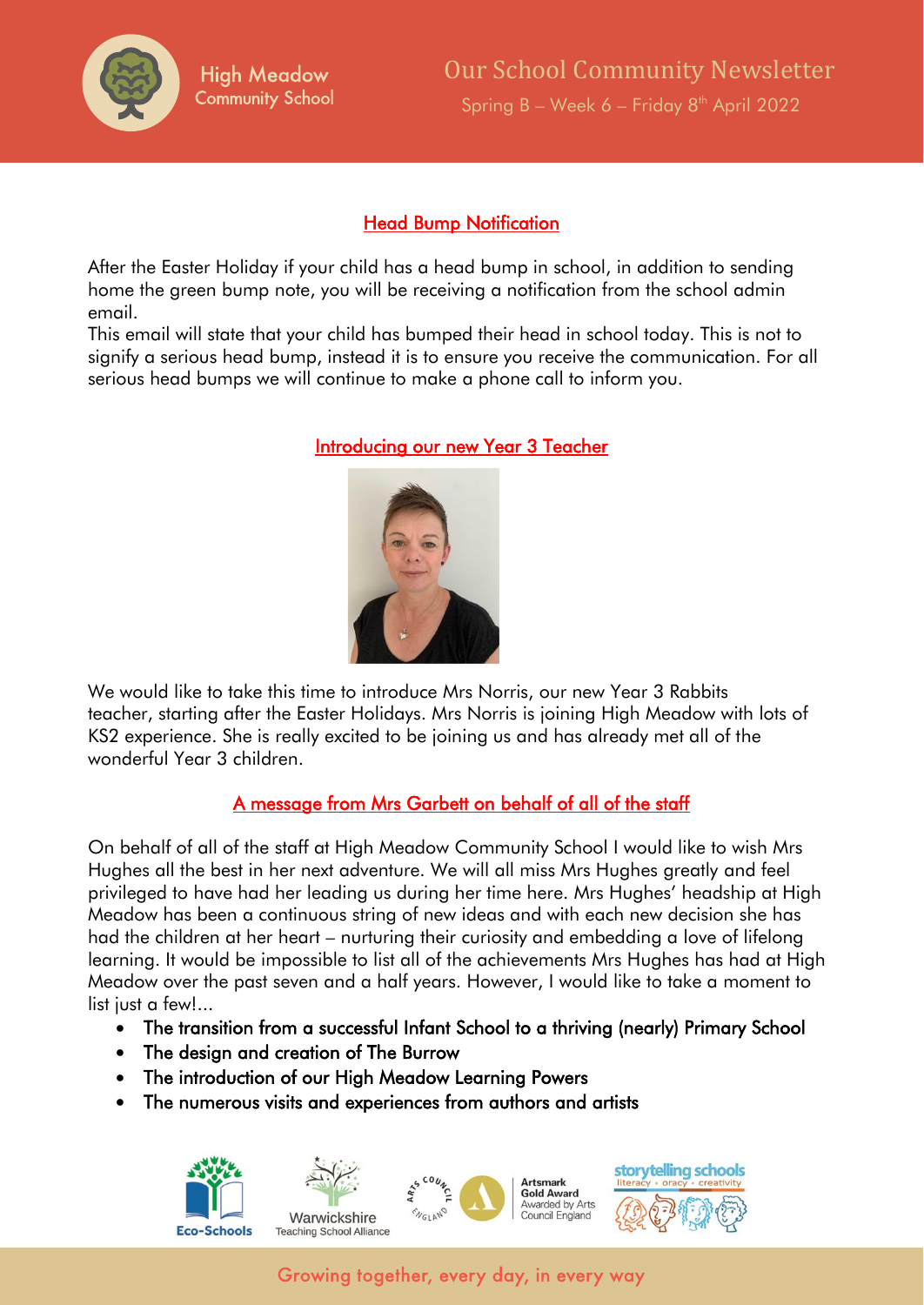

- The introduction of Forest School
- Keeping us all as safe as possible and ensuring thorough remote and in person learning for all children during the Coronavirus lockdowns
- The movement to Trauma informed practise High Meadow High Fives and Hot Chocolate Fridays!

So… to a wonderful head teacher, who has positively impacted the lives of so many, we are overjoyed for you, we want to say a HUGE thank you and we will miss you. We asked the children to share a few words about Mrs Hughes…follow this link to find out what they said

## <https://www.youtube.com/watch?v=hlYP3UtnoQ0>



Mrs Hughes Goodbye Video

# Thank you, thank you, thank you

And so my final day has arrived. It truly feels so bittersweet. I have been so overwhelmed this week with so many generous gifts, cards and emails wishing me well, thank you, every single one means so much  $\circled{a}$  Thank you to Mrs Garbett too for her very kind words above.